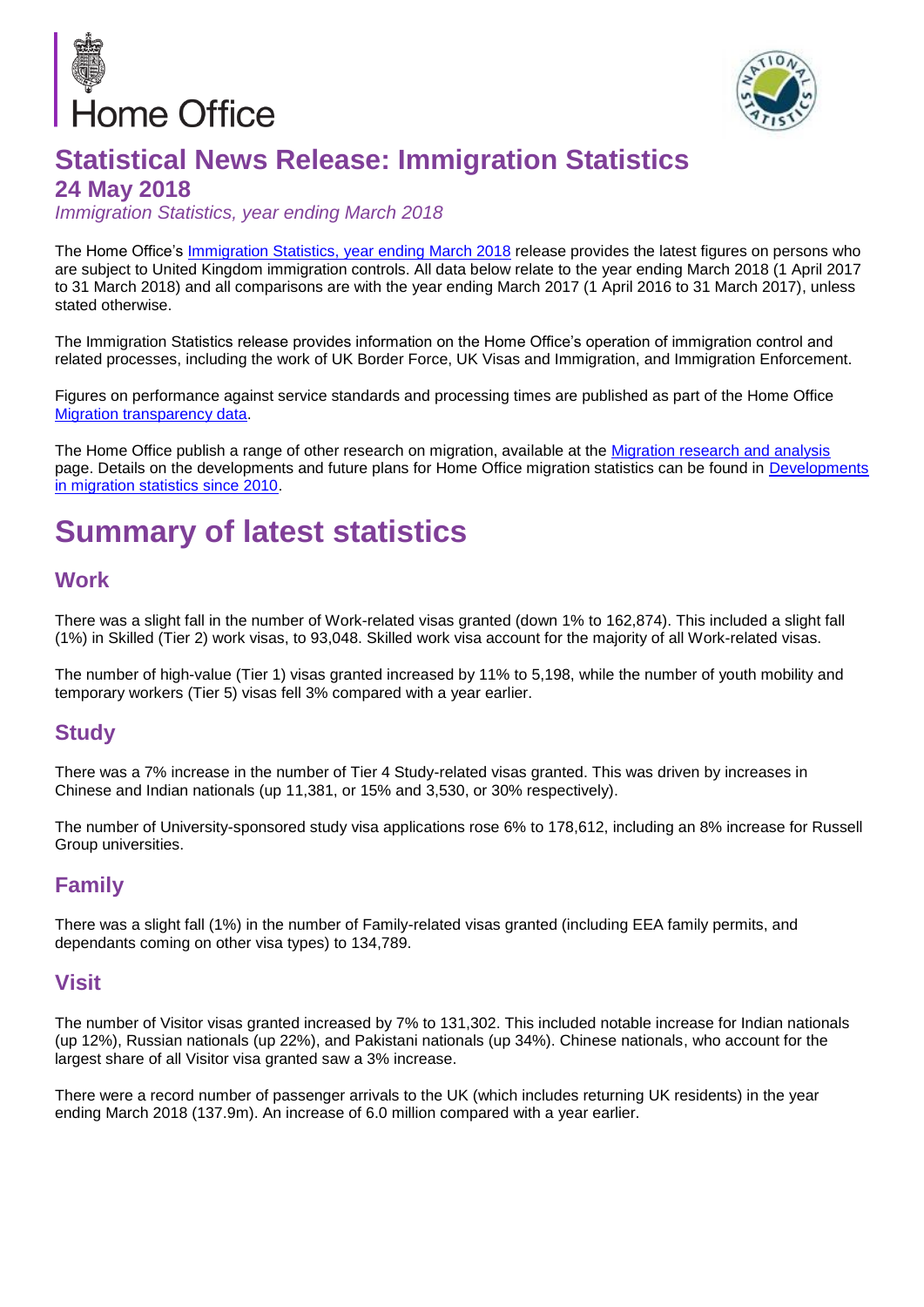### **Extensions**

There were 163,817 main applicants granted an extension to their stay in 2017 (the latest available data by previous reason for stay). Of these, 79% allowed the individual to stay within their previous reason for stay, and 21% switched categories.

#### **Settlement**

There were 71,676 grants of settlement in the UK in the year ending March 2018, up 23% on the previous year, but low relative to the peak in the year ending September 2010 (241,586).

#### **Documents certifying permanent residence**

There were 141,883 documents certifying permanent residence and permanent residence cards issued to EEA nationals and their non-EEA family members. The majority of these (88%) were issued to EU nationals. This is fewer than the highest recorded figure for the year ending December 2017 (168,413), reflecting quarter-on-quarter falls in decisions from a peak of 51,466 in the first quarter of 2017 to 24,886 in the most recent quarter.

#### **British citizenship**

Total applications for British citizenship rose by 6% to 140,073. Applications made by non-EU nationals fell by 10,195 to 99,617, and applications by EU nationals almost doubled, up 18,302 to 40,456.

### **Asylum and resettlement**

The number of asylum applications in the UK decreased by 8% to 26,547 in the year ending March 2018. The fall in asylum applications reflects a return to levels seen before the European migration crisis in 2015. The falls are consistent with what has been seen more widely across Europe, with a decrease of around 41% in applications to EU countries in the last year.

There were 14,166 grants of asylum, alternative forms of protection and resettlement, down 11% compared with 15,973 in the previous year. Of these, 42% were children. Additionally, 5,874 Family reunion visas were issued to partners and children of those granted asylum or humanitarian protection in the UK.

A total of 4,342 Syrian nationals were provided protection under the Vulnerable Person Resettlement Scheme (VPRS), bringing the total number of Syrians provided protection to 11,649 since the scheme began in 2014.

#### **Detention**

In year ending March 2018, 26,541 individuals entered the detention estate, down 8% on the previous year.

At the end of March 2018, there were 2,400 persons held in the detention estate (excluding HM Prisons), a fall of 18% compared with 12 months earlier. Additionally, 358 individuals were held in immigration detention in HM Prisons.

#### **Returns**

The total number of enforced returns from the UK, including those not directly from detention, decreased by 9% to 11,621 in year ending March 2018 compared with 12,766 in the previous year.

A total of 5,630 Foreign National Offenders (FNOs) were returned from the UK. Two-thirds of these were EU nationals.